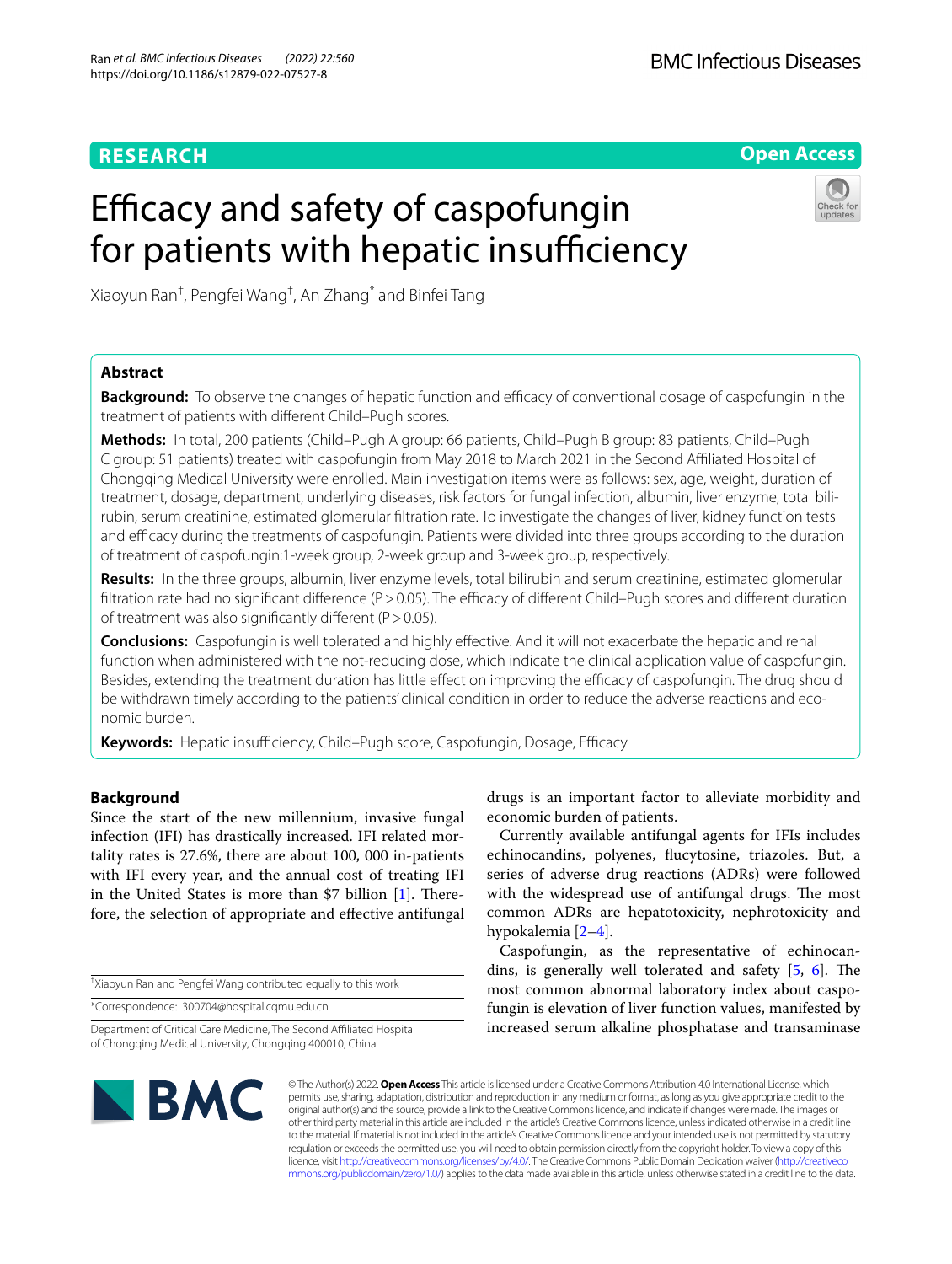concentrations, and the increase of serum creatinine and blood urea nitrogen [\[7](#page-6-5), [8\]](#page-6-6).

However, the research on the application of caspofungin in patients with hepatic insufficiency (HI) is insufficient. In order to guide the clinical diagnosis and treatment of antifungal drugs in patients with HI. This study collected relevant clinical cases, revealed the clinical efect of caspofungin in patients with HI, and analyzed the changes of laboratory indexes such as liver and kidney function in patients treated with caspofungin. The report is as follows.

# **Materials and methods**

# **Inclusion criteria and study design**

This study was a retrospective single-center analysis, designed to estimate the changes of hepatic function and efficacy of caspofungin (Cancidas®, Merck & Co. Inc., Kajing®, Jiangsu Hengrui Medicine Co. Ltd) used for the confrmed, clinically diagnosed and suspected of IFI in the Second Afliated Hospital of Chongqing Medical University during May 2018 to March 2021. Clinical profles and laboratory parameters of the patients, were evaluated. All patients aged>18 years, treatment duration≥7 days, matched with *The Chinese guidelines for the diagnosis and treatment of invasive fungal disease in patients with hematological disorders and cancers (the 6th revision), Guidelines for the diagnosis and treatment of Invasive fungal infection in critical ill patients (2007)* were included in the study.

The Child–Pugh score was graded as 5–6 points for Child–Pugh A, 7–9 points for Child–Pugh B, and 10–15 points for Child–Pugh C. Patients were be divided into mild, moderate, or severe by the corresponding Child– Pugh score A, B and C.

The standard dose of caspofungin to treat IFI was a 70-mg loading dose followed by a once-daily maintenance dose of 50 mg infused over 1 h. All patients were administered with caspofungin. Efficacy was assessed in all patients at the end of caspofungin therapy and the hepatic and renal functions were recorded before administration (D0), the frst day (D1), the 7th day (D7), the 14th day (D14), the 21th day (D21) and the 28th day (D28) of the administration, which included the albumin, alamine aminotransferase (ALT), aspartate aminotransferase (AST), alkaline phosphatase (ALP), γ-glutamyl transpeptidase (GGT), total bilirubin (TBIL) and serum creatinine (Scr), estimated glomerular fltration rate (eGFR).

Criterias for efficacy was referred to the *Mycoses Study Group and European Organization for Research and Treatment of Cancer Consensus Criteria (2008)* [\[9](#page-6-7)], and the efficacy was defined as complete response, partial response, stable response, progression of fungal disease, death.

## **Statistical analysis**

Statistical analysis was performed through IBM SPSS Statistics 21. The enumeration data were expressed as percentage (%), and the measurement data as median (quartile) (M, P25-P75), Friedman test was used to compare the changes of various parameters in diferent times during medication, and Wilcoxon signed-rank test was used to compare the diferences between the two groups. In order to avoid Type I error caused by pairwise comparison of multiple samples, Bonferroni's correction was needed, P values<0.05 were regarded as statistically significant. Chi-square test was used to compare the efficacy, P values<0.05 indicated that the diference was statistically signifcant.

# **Results**

# **Patient characteristics**

Characteristics of the 200 patients evaluated in the study were shown in Table [1](#page-2-0). Fifty-four (27%) patients had suffered from hematologic malignancies, ffty-one (25.5%) patients had liver cirrhosis, followed by severe pulmonary diseases (18.5%) and malignancies (10%). Pulmonary invasive fungal infection is the most common, with a total of 69.5%, followed by digestive tract (24%), blood (3.5%), urinary tract (1%).Six (3%) patients with confrmed IFI were administered caspofungin as primary therapy. One hundred and fourteen (57%) with clinical diagnosis, seventy-four (37%) with suspected diagnosis patients were administered caspofungin empirically.

#### **Dose and duration of treatment**

The mean duration of caspofungin treatment was 16.8 days (range 7–62 days). Caspofungin therapy was started at a dose of 70 mg followed by 50 mg/day in 166 (83%) patients. Twenty-six (13%) patients received a 50 mg maintenance dose of caspofungin daily. Eight (4%) received caspofungin 50 mg/day, following a loading dose of 100 mg on day 1.

## **Changes of liver and kidney function**

During the treatment, the doctor would withdraw caspofungin according to the general condition, laboratory examination parameters, imaging examinations or economic reasons of the patients. Therefore, based on the treatment duration, patients were divided into 1-week group, 2-week group and 3-week group (Table [1](#page-2-0)).

The Changes of liver and kidney function of 1-week group were shown in Table [2.](#page-3-0) ALP, GGT and Scr in Child–Pugh A patients and GGT in Child–Pugh C patients changed signifcantly during the treatment.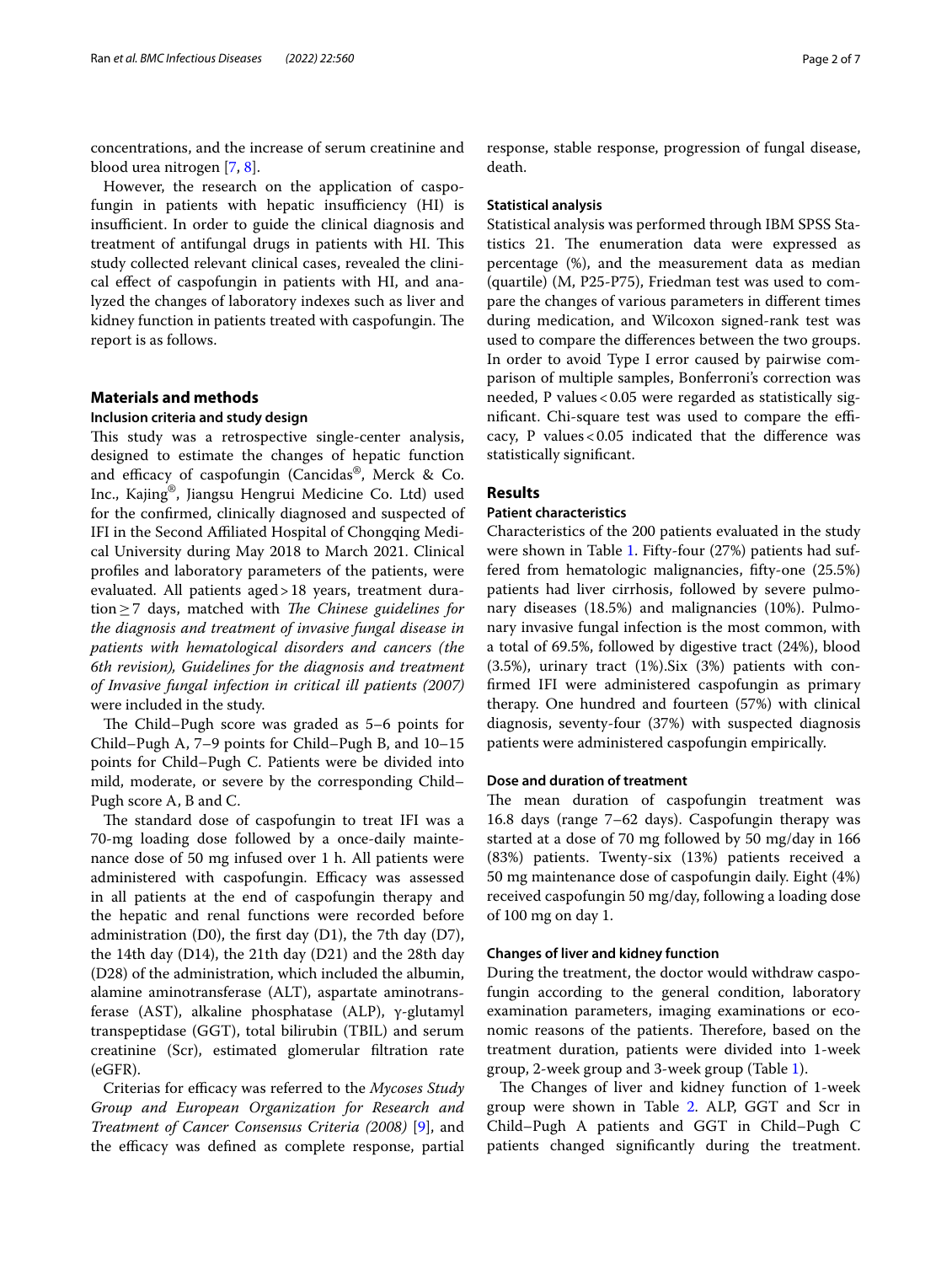# <span id="page-2-0"></span>**Table 1** General characteristics of patients

| Characteristic                             |                                  | Child-Pugh classification |                | <b>Total</b><br>$(N = 200, %)$ | P          | Statistic $(X^2/F)$ |         |
|--------------------------------------------|----------------------------------|---------------------------|----------------|--------------------------------|------------|---------------------|---------|
|                                            |                                  | $A(n=66)$                 | $B(n=83)$      | $C(n=51)$                      |            |                     |         |
| Sex                                        | Female                           | 36                        | 48             | 36                             | 120 (60)   | 0.186               | 3.363   |
| Age                                        | M (P25-P75)                      | 58 (42-72)                | $59(48-68)$    | $49(43 - 61)$                  |            | 0.015               | 4.319   |
| Weight                                     | M (P25-P75)                      | 56.6 (50-66)              | 58.6 (50-65)   | 58.6 (54-65)                   | $\equiv$   | 0.376               | 0.984   |
| Period of treatment                        | 1 week                           | 26                        | 36             | 17                             | 79 (39.5)  | 0.514               | 1.333   |
|                                            | 2 weeks                          | 22                        | 28             | 22                             | 72 (36)    | 0.469               | 1.516   |
|                                            | 3 weeks                          | 18                        | 19             | 12                             | 49 (24.5)  | 0.812               | 0.416   |
| Department                                 | Infectious Diseases              | 6                         | 24             | 44                             | 74 (37)    | 0.000               | 77.503  |
|                                            | Hematology                       | 36                        | 20             | $\mathbf{1}$                   | 57 (28.5)  | 0.000               | 40.389  |
|                                            | ICU                              | $\overline{2}$            | 13             | $\mathbf{1}$                   | 16(8)      | 0.003               | 11.364  |
|                                            | Respiratory                      | $\overline{4}$            | 12             | 4                              | 20 (10)    | 0.198               | 3.234   |
|                                            | Nephrology                       | 3                         | $\overline{2}$ | 0                              | 5(2.5)     | 0.375               | 2.091   |
|                                            | Rheumatology and Immunology      | $\overline{2}$            | $\overline{2}$ | $\mathbf 0$                    | 4(2)       | 0.683               | 1.310   |
|                                            | Others                           | 13                        | 10             | 1                              | 24(12)     | 0.014               | 8.570   |
| Underlying disease                         | Cirrhosis of the liver           | $\mathbf 0$               | 10             | 41                             | 51(25.5)   | 0.000               | 111.386 |
|                                            | Haematological malignancy        | 34                        | 19             | 1                              | 54 (27)    | 0.000               | 37.058  |
|                                            | Severe pulmonary disease         | 11                        | 24             | 2                              | 37 (18.5)  | 0.001               | 13.308  |
|                                            | Cancer                           | 6                         | 14             | $\mathsf{O}\xspace$            | 20(10)     | 0.008               | 10.077  |
|                                            | Sepsis                           | 1                         | $\mathbf 0$    | 5                              | 6(3)       | 0.003               | 8.708   |
|                                            | Acute pancreatitis               | 1                         | 3              | 1                              | 5(2.5)     | 0.853               | 0.719   |
|                                            | Solid organ transplantation      | $\overline{4}$            | $\mathbf 0$    | $\circ$                        | 4(2)       | 0.015               | 5.941   |
|                                            | Autoimmune disease               | 3                         | $\overline{2}$ | 0                              | 5(2.5)     | 0.375               | 2.091   |
|                                            | Chronic kidney disease           | $\overline{2}$            | $\mathbf{1}$   | 0                              | 3(1.5)     | 0.616               | 1.509   |
|                                            | Atherosclerotic vascular disease | $\overline{2}$            | $\overline{1}$ | 0                              | 3(1.5)     | 0.616               | 1.509   |
|                                            | Others                           | $\overline{2}$            | 9              | 1                              | 12(6)      | 0.077               | 5.103   |
| Risk-factor for fungal infection           | Broad-spectrum antibiotic        | 64                        | 81             | 51                             | 196 (98)   | 0.683               | 1.310   |
|                                            | Corticosteroid                   | 39                        | 42             | $\overline{2}$                 | 83 (41.5)  | 0.000               | 40.910  |
|                                            | Immunosuppression                | 25                        | 19             | 2                              | 46 (23)    | 0.000               | 18.733  |
|                                            | Central venous line              | 31                        | 42             | 33                             | 106(53)    | 0.142               | 3.960   |
|                                            | Recent surgery                   | 5                         | 12             | 1                              | 18(9)      | 0.041               | 6.268   |
|                                            | Tracheal intubation              | 8                         | 31             | 6                              | 45 (22.5)  | 0.000               | 17.943  |
|                                            | Malignancy                       | 6                         | 14             | $\overline{2}$                 | 22(11)     | 0.055               | 5.775   |
|                                            | Diabete                          | 12                        | 12             | 4                              | 28 (14)    | 0.285               | 2.579   |
|                                            | Transplant recipient             | 4                         | $\mathbf 0$    | 0                              | 4(4)       | 0.015               | 5.941   |
|                                            | <b>HIV</b>                       | 0                         | 2              | 1                              | 3(1.5)     | 0.481               | 1.560   |
| Hepatoprotective drugs                     | Yes                              | 35                        | 60             | 48                             | 143 (71.5) | 0.000               | 18.074  |
| Diagnostic grades of IFI<br>Infection site | Confirmed                        | 2                         | 8              | $\overline{2}$                 | 12(6)      | 0.023               | 3.319   |
|                                            | Clinical diagnosis               | 31                        | 47             | 36                             | 114(57)    | 0.038               | 6.556   |
|                                            | Suspected diagnosis              | 33                        | 28             | 13                             | 74 (37)    | 0.018               | 8.063   |
|                                            | Pulmonary                        | 54                        | 58             | 27                             | 139 (69.5) | 0.003               | 12.327  |
|                                            | Digestive tract                  | 10                        | 16             | 22                             | 48 (24)    | 0.001               | 14.088  |
|                                            | Blood                            | 1                         | 5              | 1                              | 7(3.5)     | 0.260               | 2.693   |
|                                            | Urinary tract                    | $\mathbf 0$               | 1              |                                | 2(1)       | 0.725               | 1.408   |
|                                            | Others                           | $\mathbf{1}$              | 3              | 0                              | 4(2)       | 0.462               | 1.681   |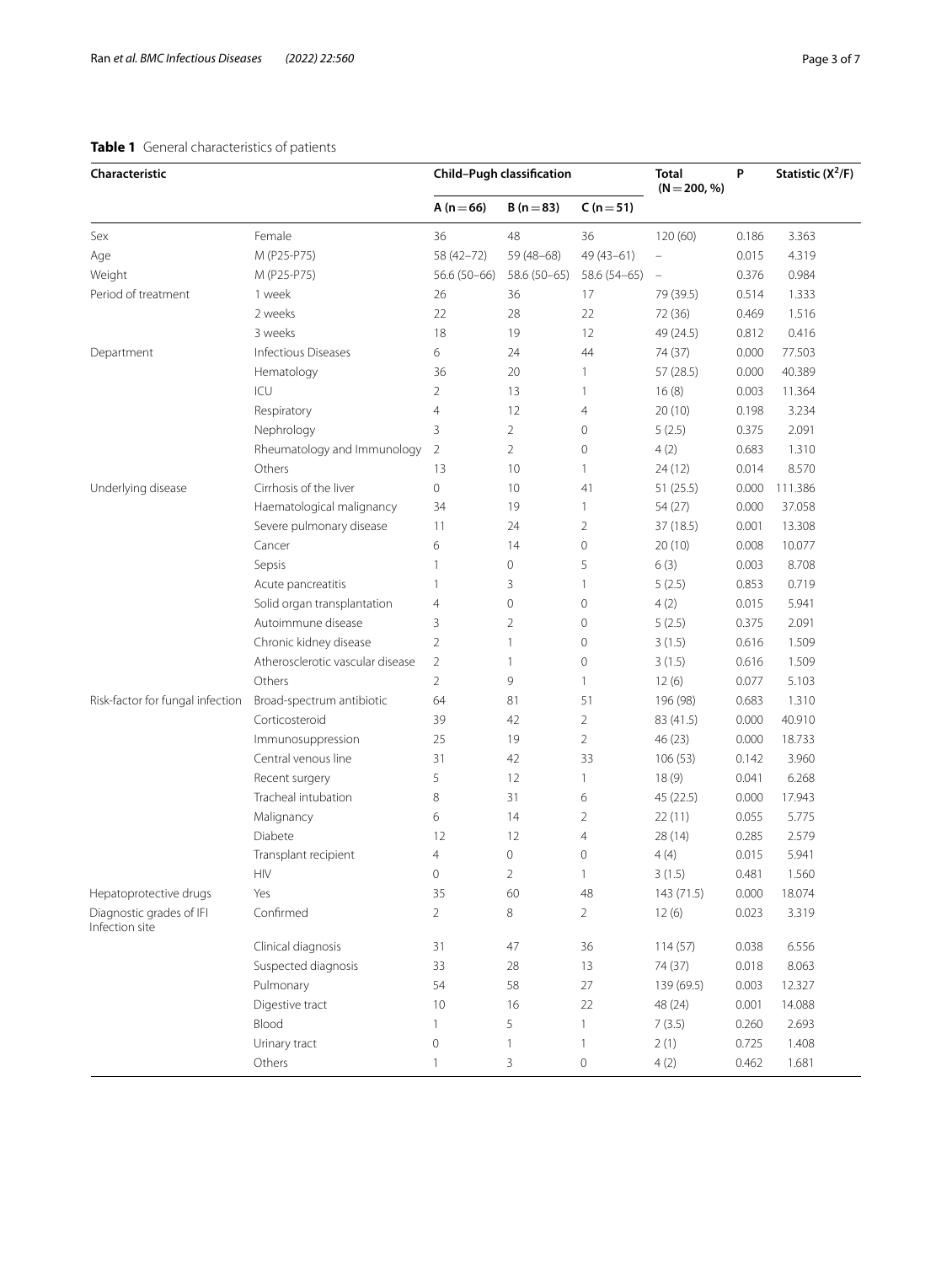| Group          | Time           | albumin<br>q/L  | <b>ALT</b><br>U/L | <b>AST</b><br>U/L | <b>ALP</b><br>U/L | <b>GGT</b><br>U/L  | <b>TBIL</b><br>U/L | Scr<br>mmol/L   | eGFR<br>ml/min  |
|----------------|----------------|-----------------|-------------------|-------------------|-------------------|--------------------|--------------------|-----------------|-----------------|
| $\overline{A}$ | D <sub>0</sub> | 33.7 (29-37)    | $28.0(13-60)$     | $20.0(16-40)$     | 85.0 (72-133)     | 68.0 (31-191)      | $9.0(5-13)$        | $62.9(53-85)$   | 78.8 (52-96)    |
|                | D1             | $33.3(30-35)$   | $24.5(12 - 71)$   | $20.5(13-38)$     | 85.5 (60-124)     | $67.0(29-172)^{n}$ | $8.8(5-12)$        | $60.9(48 - 86)$ | 87.7 (60-107)   |
|                | D7             | $31.4(29-33)$   | $21.5(12-41)$     | $22.5(13-40.)$    | $80.0(63 - 108)$  | $52.0(22-100)^{4}$ | $7.9(6-11)$        | $61.0(45 - 71)$ | 94.9 (63-120)   |
|                | X <sub>2</sub> | 5.79            | 2.80              | 3.98              | 9.41              | 14.00              | 1.17               | 6.39            | 5.43            |
|                | P              | 0.06            | 0.25              | 0.14              | 0.01              | 0.01               | 0.56               | 0.04            | 0.06            |
| B              | D <sub>0</sub> | $30.0(28-32)$   | $37.5(16-80)$     | 48.5 (27-84)      | $115.5(68 - 147)$ | 83.0 (29-165)      | $21.1(10-42)$      | 68.7 (56-100)   | 81.6 (46-106)   |
|                | D1             | $29.3(26-32)$   | $36.0(12 - 71)$   | 45.5 (23-99)      | $114.5(70-154)$   | 88.0 (34-153)      | $13.8(8-40)$       | 77.0 (50-106)   | 79.4 (45'104)   |
|                | D7             | 29.9 (28-32)    | 27.5 (14-59)      | $60.1(25-86)$     | 112.0 (90-209)    | $92.5(37-143)$     | $18.2(8-36)$       | 81.8 (58-112)   | 77.4 (37-98)    |
|                | $X^2$          | 1.69            | 1.922             | 0.75              | 0.14              | 2.02               | 3.32               | 0.39            | 0.2             |
|                | P              | 0.43            | 0.382             | 0.69              | 0.93              | 0.37               | 0.21               | 0.82            | 0.91            |
| $\subset$      | D <sub>0</sub> | $30.6(25-34)$   | $21.0(16-32)$     | $48.0(28-85)$     | 88.0 (71-171)     | $37.0(25-85)$      | $163.0(51 - 324)$  | 89.0 (54-146)   | 69.6 (30-91)    |
|                | D1             | $30.0(27 - 35)$ | $22.0(14-32)$     | $44.0(30-65)$     | 77.0 (67-157)     | $37.0(24-60)$      | 156.0 (67-276)     | 83.4 (62-168)   | 69.7 (32-97)    |
|                | D7             | $31.0(27 - 34)$ | $17.0(10-41)$     | 55.0 (33-117)     | 86.0 (68-153)     | $46.0(23-66)$      | 162.0 (62-308)     | 79.9 (64-142)   | $65.0(36 - 86)$ |
|                | X <sub>2</sub> | 0.22            | 0.456             | 2.63              | 5.52              | 7.18               | 0.65               | 0.78            | 1.00            |
|                | P              | 0.89            | 0.796             | 0.27              | 0.06              | 0.03               | 0.72               | 0.68            | 0.61            |

<span id="page-3-0"></span>Table 2 Comparison of the changes of liver and kidney function in patients with different Child–Pugh scores in the 1 week group (M (P25–P75))

\*Bonferroni's correction, compared with D0, the diference was statistically signifcant

# Bonferroni's correction, compared with D1, the diference was statistically signifcant

But when making a pairwise comparison of diferent time points, we found that only GGT in Child–Pugh A patients on D0 signifcantly larger than D1 and D7 (P < 0.05), GGT in Child–Pugh A patients on D1 significantly larger than D7 ( $P < 0.05$ ). The results showed that the liver and kidney function in Child–Pugh A, B and C patients did not changed significantly with time  $(P > 0.05)$ .

In the 2-week group (Table [3\)](#page-3-1), the albumin, ALT, AST and Scr, eGFR in Child–Pugh B patients and ALT in Child–Pugh C patients changed signifcantly with the time. But when making a pairwise comparison of different time points, we found that the albumin levels in Child–Pugh B patients on D1 were signifcantly less than D14 (P<0.05), Scr in Child–Pugh B patients on D0 and D1 signifcantly larger than D7 and D14, eGFR in Child– Pugh B patients on D0 and D1 signifcantly less than D7 and D14, respectively ( $P < 0.05$ ). The results showed that the liver and kidney function in Child–Pugh A, B

<span id="page-3-1"></span>**Table 3** Comparison of the changes of liver and kidney function in patients with diferent Child–Pugh scores in the 2-week group (M (P25–P75))

| Group Time   |                | Albumin<br>g/L        | <b>ALT</b><br>U/L | <b>AST</b><br>U/L | <b>ALP</b><br>U/L | <b>GGT</b><br>U/L | <b>TBIL</b><br>U/L | Scr<br>mmol/L     | eGFR<br>mL/min        |
|--------------|----------------|-----------------------|-------------------|-------------------|-------------------|-------------------|--------------------|-------------------|-----------------------|
| $\mathsf{A}$ | D <sub>0</sub> | 31.8 (29 - 35)        | $17.5(8-35)$      | $19.5(16-28)$     | 89.0 (59-113)     | 38.0 (19-92)      | $8.6(6-15)$        | 56.4 (47-131)     | 86.8 (38-130)         |
|              | D1             | 32.4 (29-34)          | $16.0(9-31)$      | $16.5(13-26)$     | 86.0 (74-118)     | $42.0(27-84)$     | $8.8(5.5-14)$      | 57.4 (45-108)     | 88.6 (38-139)         |
|              | D7             | $30.1(26-33)$         | $25.5(14-48)$     | $20.0(15-26)$     | $94.7(81 - 103)$  | $38.5(26-61)$     | $10.7(6-15)$       | 69.0 (44-115)     | 88.4 (41-131)         |
|              | D14            | 31.6 (29-37)          | $19.5(12 - 36)$   | $22.0(12-35)$     | $96.0(64 - 128)$  | $36.0(22 - 82)$   | $11.1(9-19)$       | $65.5(42 - 126)$  | $85.9(31 - 145)$      |
|              | $X^2$          | 6.39                  | 3.38              | 4.91              | 1.41              | 2.08              | 2.35               | 0.60              | 0.96                  |
|              | Р              | 0.09                  | 0.29              | 0.18              | 0.70              | 0.56              | 0.50               | 0.89              | 0.81                  |
| <sub>B</sub> | D <sub>0</sub> | $28.1(26-31)$         | $26.0(14-68)$     | $42.5(23-56)$     | $110.0(71 - 174)$ | 79.5 (46-129)     | $20.5(10-52)$      | 77.7 (48-112)     | 85.1 (42-105)         |
|              | D1             | $27.6(25-29)$         | $27.0(12 - 50)$   | 44.5 (24-59)      | $116.0(72 - 175)$ | 82.5 (49-134)     | $17.4(13-67)$      | 65.7 (48-98)      | 81.4 (48-100)         |
|              | D7             | $29.5(27-31)$         | $28.0(10-41)$     | $38.0(25-61)$     | 115.5 (74-182)    | 79.0 (49-123)     | $25.1(10-55)$      | $49.5(37-80)^{4}$ | $103.9(65 - 134)^{4}$ |
|              | D14            | $30.1 (27 - 34)^{\#}$ | $20.5(11-37)$     | $32.0(20-52)$     | 134.0 (69-186)    | $63.5(41-86)$     | $18.6(9 - 48)$     | 58.3 (39-80)*#    | 105.4 (59-138) **     |
|              | $X^2$          | 13.03                 | 9.24              | 9.92              | 1.14              | 5.04              | 4.99               | 28.05             | 22.6                  |
|              | Р              | 0.005                 | 0.03              | 0.03              | 0.77              | 0.17              | 0.17               | 0.00              | 0.00                  |
|              | D <sub>0</sub> | $29.1(26-32)$         | 49.5 (35-91)      | 76.0 (56-123)     | 135.0 (100-164)   | $51.0(30-81)$     | 240.9 (110-371)    | 71.3 (52-101)     | 102.9 (59-136)        |
|              | D1             | $30.1(27-33)$         | $50.0(26 - 110)$  | 73.0 (53-113)     | 132.0 (110-171)   | $51.0(28-91)$     | 263.1 (88-388)     | $65.5(43-80)$     | $106.9(71-144)$       |
|              | D7             | $30.7(28 - 33)$       | $45.0(22 - 73)$   | 81.5 (49-117)     | 117.0 (73-150)    | $56.0(34-80)$     | 227.3 (109-335)    | $61.4(41-77)$     | 110.5 (59-139)        |
|              | D14            | $31.8(27 - 34)$       | $37.0(21 - 73)$   | 71.0 (42-98)      | 115.0 (93-150)    | $46.0(30-74)$     | 196.0 (64-332)     | 68.9 (54-91)      | 104.8 (60-130)        |
|              | $X^2$          | 2.29                  | 9.65              | 2.18              | 6.08              | 0.19              | 3.61               | 1.33              | 0.88                  |
|              | Р              | 0.51                  | 0.02              | 0.54              | 0.11              | 0.76              | 0.31               | 0.72              | 0.83                  |

\* Bonferroni's correction, compared with D0, the diference was statistically signifcant

# Bonferroni's correction, compared with D1, the diference was statistically signifcant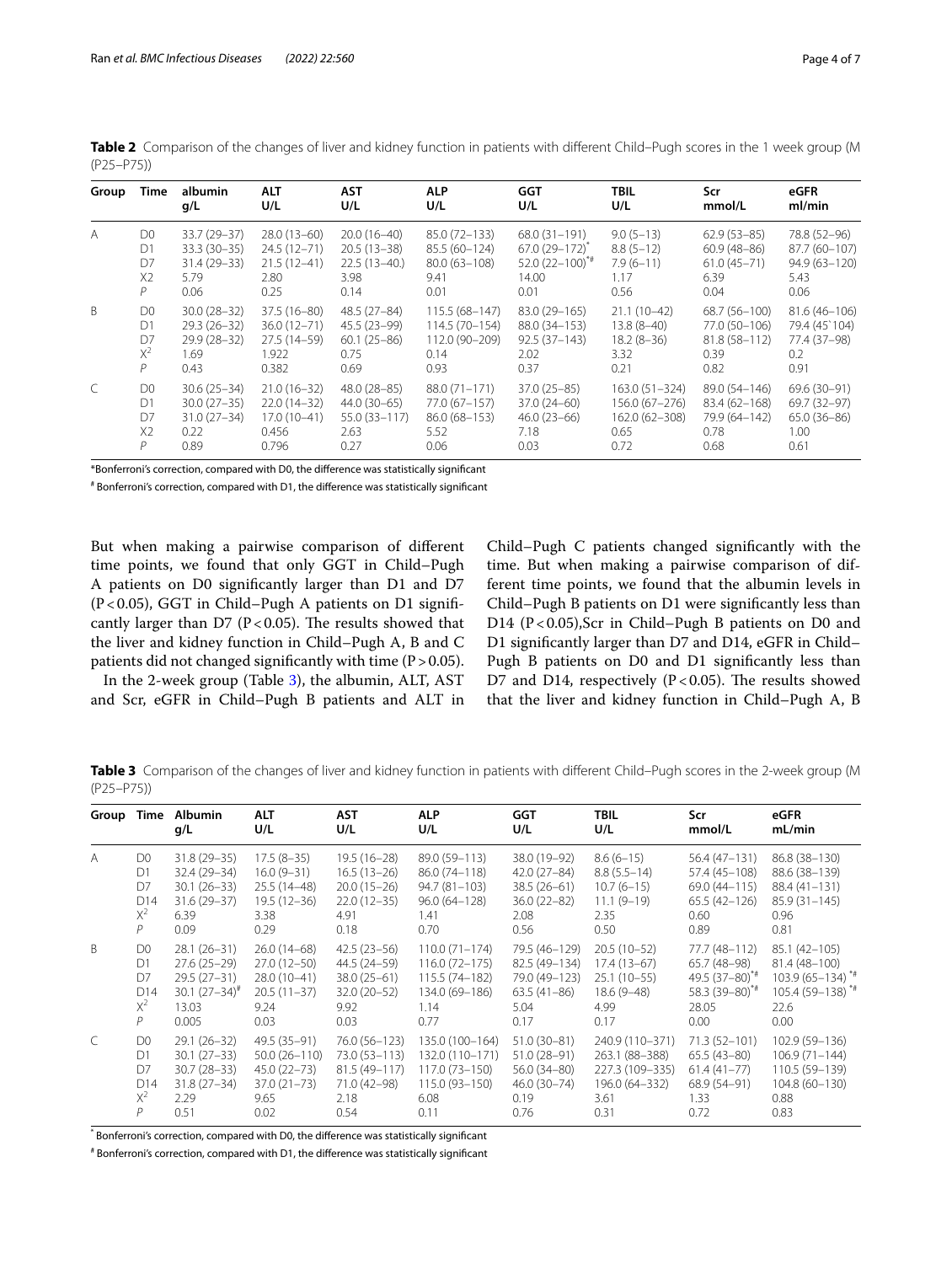and C patients had not changed signifcantly with time  $(P > 0.05)$ .

In the 3-week group (Table [4](#page-4-0)), the albumin and Scr, eGFR levels in Child–Pugh B patients changed signifcantly with time. But when making a pairwise comparison of diferent time points, we found that albumin levels in Child–Pugh B patients on D1 were signifcantly less than D14 and D21 ( $P < 0.05$ ), Scr levels in Child– Pugh B patients on D0 were signifcantly larger than D1 (P<0.05), eGFR levels in Child–Pugh B patients on D0 and D1 significantly less than D14 and D21. The results showed that the liver and kidney function in Child–Pugh A, B and C patients had not changed signifcantly with time  $(P > 0.05)$ .

# **The outcomes of treatment**

At the end of treatment, efficacy with different Child-Pugh scores and diferent courses of treatment was 63%. There was no difference in the effective rate of patients

classified as Child–Pugh A, B and C ( $P > 0.05$ ). There was no diference in the efective rate of patients with 1 week, 2 weeks and 3 weeks of treatment  $(P>0.05)$  (Tables [5,](#page-4-1) [6](#page-5-0)).

# **Discussion**

The recent literature suggests that common adverse efects of caspofungin include elevated transaminases (ALT, AST), ALP, TBIL, Scr, fever, GI symptoms (nauseating, vomiting, abdominal pain, diarrhea), phlebitis, and allergy. In HI patients, the dose should be adjusted according to Child–Pugh score. In recent years, Gustot et al. [[10\]](#page-6-8) found that the dose of caspofungin should not be reduced regardless of the severity of hepatic failure. In the present study, 13% patients were not given loading doses for economic reasons, pre-existing use of other antifungal drugs, or irrational dosing, but all patients (including Child–Pugh C patients) were maintained at 50 mg/day regardless of hepatic function, and no exacerbation of hepatic or renal impairment occurred regardless

<span id="page-4-0"></span>**Table 4** Comparison of the changes of liver and kidney function in patients with diferent Child–Pugh scores in the 3-week group (M (P25–P75))

| Group          | Time            | Albumin<br>q/L        | <b>ALT</b><br>U/L | <b>AST</b><br>U/L | <b>ALP</b><br>U/L  | <b>GGT</b><br>U/L | <b>TBIL</b><br>U/L | Scr<br>mmol/L        | eGFR<br>mL/min       |
|----------------|-----------------|-----------------------|-------------------|-------------------|--------------------|-------------------|--------------------|----------------------|----------------------|
| $\overline{A}$ | D <sub>0</sub>  | $31.7(28-35)$         | $19.0(8-28)$      | $18.0(11 - 25)$   | 72.0 (55-109)      | 45.0 (23-119)     | $7.8(5-18)$        | 78.2 (55-105)        | 85.5 (31-152)        |
|                | D1              | $29.5(27-32)$         | $15.0(10-43)$     | $19.0(11 - 28)$   | 81.0 (58-122)      | 51.0 (18-129)     | $7.2(5-17)$        | 65.7 (54-100)        | $93.4(41 - 142)$     |
|                | D7              | $30.1(28-32)$         | $16.0(9-26)$      | $21.0(13-28)$     | 84.0 (59-114)      | 36.0 (19-101)     | $7.6(5-15)$        | $67.1(57-108)$       | 83.5 (27-125)        |
|                | D <sub>14</sub> | $30.2(29 - 32)$       | $20.0(9-31)$      | $20.0(12-28)$     | $82.0(61 - 124)$   | 39.0 (26-81)      | $8.3(6-13)$        | $62.5(51-90)$        | 94.0 (37-145)        |
|                | D <sub>21</sub> | 29.5 (29-35)          | $21.0(9 - 38)$    | $27.0(13-34)$     | 76.0 (67-123)      | $39.0(25 - 56)$   | $8.2(6-12)$        | 54.7 (45-86)         | $95.6(36 - 146)$     |
|                | $X^2$           | 4.57                  | 0.65              | 1.48              | 4.15               | 1.71              | 1.21               | 7.51                 | 8.08                 |
|                | P               | 0.33                  | 0.96              | 0.83              | 0.48               | 0.79              | 0.87               | 0.11                 | 0.08                 |
| <sub>B</sub>   | D <sub>0</sub>  | $28.0(26-32)$         | $15.0(11 - 55)$   | $24.0(14-50)$     | $97.0(63 - 140)$   | 67.0 (32-181)     | $7.7(6-11)$        | $67.9(51 - 118)$     | 70.5 (38-110)        |
|                | D1              | $27.1(26-28)$         | $22.0(8-57)$      | $24.0(13 - 76)$   | $106.0(67-137)$    | $63.1(26-166)$    | $9.0(4-12)$        | $62.2(48 - 118)^{4}$ | 81.4 (42-125)        |
|                | D7              | $30.1(29-32)$         | 17.0 (11-48)      | $22.0(12-48)$     | $118.0(71 - 176)$  | 48.0 (20-178)     | $9.3(6-11)$        | 58.9 (45-94)         | $90.9(56 - 133)$     |
|                | D14             | $31.6(29 - 34)^{\#}$  | $25.0(9-56)$      | $23.0(10-52)$     | 103.0 (72-201)     | 87.0 (19-133)     | $10.6(8-16)$       | $52.7(23 - 71)$      | $99.6(43 - 132)^{4}$ |
|                | D <sub>21</sub> | $31.1 (29 - 33)^{\#}$ | $23.5(13-47)$     | $22.0(16-32)$     | 86.0 (70-208)      | 72.0 (23-169)     | $9.0(6.1 - 14)$    | $53.5(41 - 76)$      | $106.1(37-135)^{**}$ |
|                | $X^2$           | 17.26                 | 1.65              | 3.07              | 4.61               | 2.19              | 4.60               | 12.54                | 11.1                 |
|                | P               | 0.002                 | 0.79              | 0.45              | 0.33               | 0.70              | 0.33               | 0.01                 | 0.02                 |
| $\mathcal{C}$  | D <sub>0</sub>  | 29.4 (28-31)          | 44.0 (16-71)      | 56.0 (44-159)     | 145.0 (99-163)     | 54.0 (30-82)      | 310.6 (121-400)    | $60.5(47 - 386)$     | 77.8 (14-128)        |
|                | D1              | $29.6(29 - 31)$       | $26.0(10-52)$     | $56.0(33 - 106)$  | 130.0 (116-155)    | $51.0(30-68)$     | 276.5 (121-417)    | $60.5(54 - 199)$     | $69.8(3 - 128)$      |
|                | D7              | $30.5(30-32)$         | $18.0(11-41)$     | $55.0(41-92)$     | $122.0(91-157)$    | $41.0(24-87)$     | 284.5 (110-393)    | $68.1(43 - 114)$     | $96.8(53 - 147)$     |
|                | D14             | $31.0(30-32)$         | $22.0(11-41)$     | $47.0(33-63)$     | $121.0(112 - 160)$ | $47.0(31-68)$     | 184.0 (119-358)    | $53.5(45-87)$        | 87.4 (47-130)        |
|                | D <sub>21</sub> | $33.0(32-35)$         | $20.0(15-40)$     | 55.0 (34-84)      | 123.0 (92-189)     | $42.0(25 - 70)$   | 171.4 (121-407)    | $60.1(42 - 75)$      | $93.8(61 - 116)$     |
|                | $X^2$           | 9.08                  | 1.93              | 2.94              | 3.34               | 1.72              | 5.49               | 3.36                 | 3.58                 |
|                | Р               | 0.06                  | 0.75              | 0.57              | 0.50               | 0.79              | 0.24               | 0.49                 | 0.46                 |

\* Bonferroni's correction, compared with D0, the diference was statistically signifcant

# Bonferroni's correction, compared with D1, the diference was statistically signifcant

<span id="page-4-1"></span>

|  |  |  | Table 5 Comparison of the efficacy in different Child-Pugh scores patients |  |
|--|--|--|----------------------------------------------------------------------------|--|
|--|--|--|----------------------------------------------------------------------------|--|

| Group          | Complete response | Partial response | Stable response | <b>Progression of disease</b> | Death | Efficient (%) |
|----------------|-------------------|------------------|-----------------|-------------------------------|-------|---------------|
| Α              |                   | 46               |                 |                               |       | 72.7          |
| B              |                   | 48               |                 |                               | 4     | 61.4          |
|                |                   |                  |                 |                               |       | 52.9          |
| X <sub>2</sub> | 2.939             | 8.333            | 3.307           | 0.043                         | 5.479 | 7.438         |
| D              | 0.245             | 0.016            | 0.212           | 1.000                         | 0.067 | 0.114         |
| Total          |                   | 16               | 28              |                               | 24    | 63.0          |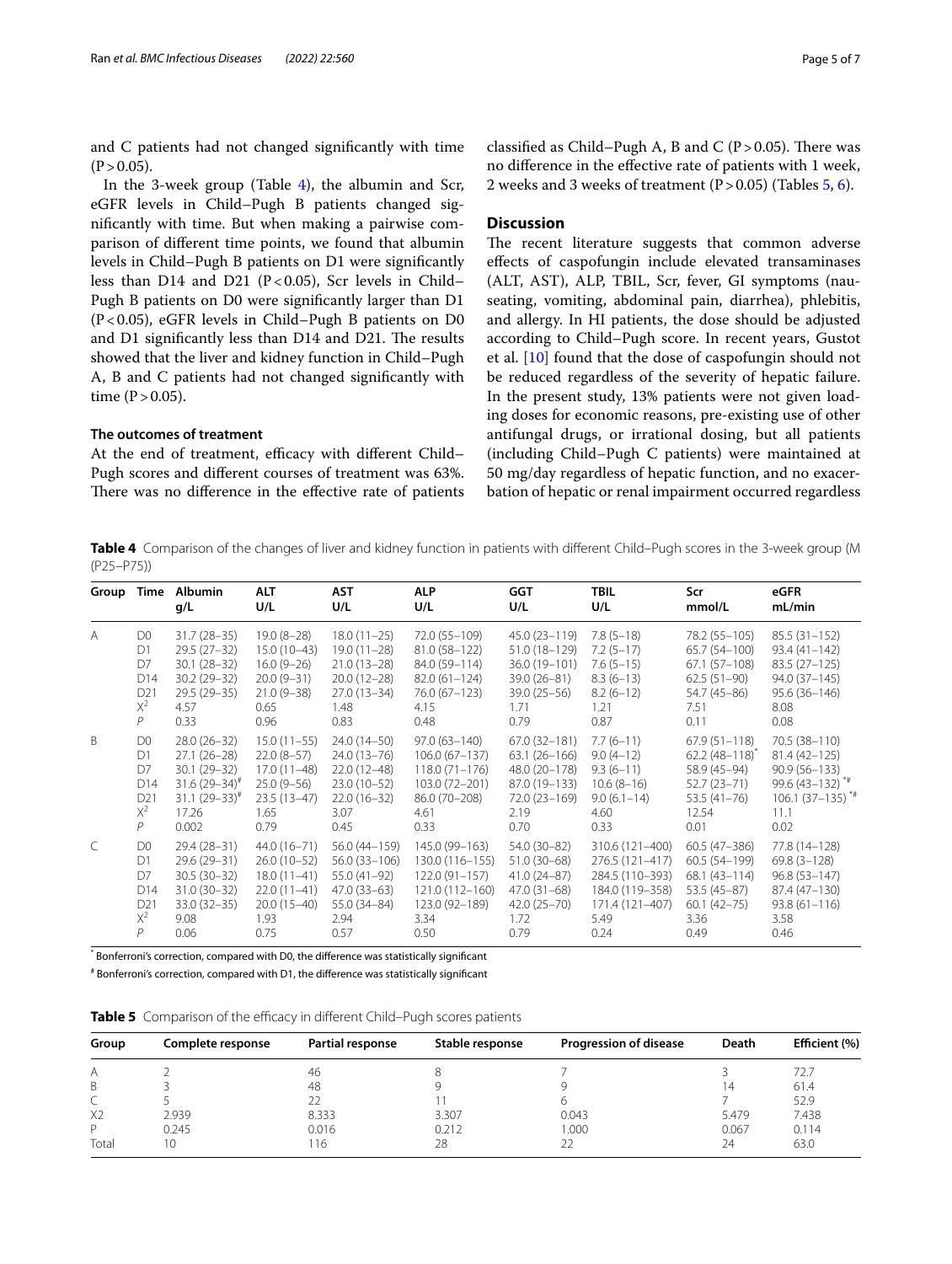| Group          | Complete<br>response | Partial response | Stable response | Progression of<br>disease | Death | Efficient (%) |
|----------------|----------------------|------------------|-----------------|---------------------------|-------|---------------|
| week           |                      | 46               |                 |                           |       | 63.3          |
| 2 weeks        |                      | 40               | 10              |                           |       | 62.5          |
| 3 weeks        |                      | 30               |                 |                           | 8     | 63.3          |
| X <sub>2</sub> | .269                 | 6.998            | .985            | 0.700                     | 0.690 | 1.416         |
| D              | 0.652                | 0.030            | 0.369           | 0.715                     | 0.711 | 0.084         |
| Total          | 10                   | 16               | 27              | 22                        | 25    | 63.0          |

<span id="page-5-0"></span>Table 6 Comparison of the efficacy in different treatment duration

of the duration. One one hand, it may be related to the aggressive treatments in primary diseases, which avoided mild hepatic impairment in some patients. On the other hand, some patients were treated with hepatoprotective drugs during hospitalization for avoiding the underlying hepatic impairment  $[8]$ . Besides, in this study there were diferences in the basic liver conditions between the groups, for example, 80% of patients with liver cirrhosis in grade C group, but with the use of hepatoprotective drugs, the fndings suggest that the use of standard doses of caspofungin is still safe and no adjustment of dose, while the percentage of cirrhosis in the grade B group was only 12 and the use of liver-protective drugs in this subgroup was 72%, suggesting that standard-dose caspofungin remains tolerable and safe through the use of liver-protective drugs in patients with non-cirrhosis leading to abnormal liver function and graded at grade B. Therefore, our study indicates that caspofungin is safe and reliable for using in IFI patients, with minimal efect on liver function. If patients with basic HI, we should pay attention to monitoring their liver function and adding hepatoprotective drugs in time while not discontinuation of the drug.

At present, many scholars at home and abroad have conducted studies on high loading doses or high maintenance doses of caspofungin in order to further explore the maximum tolerated dose and efficacy of caspofungin. Wang Huajie et al. [\[11\]](#page-6-9) concluded that the high dose (a loading dose of 100 mg on day 1 and maintenance dose of 70 mg/day) caspofungin group had signifcantly higher clearance rate of diferent types of fungi compared with the standard dose group, and there were no signifcant changes in liver and kidney function before and after treatment in both groups. In this study, due to physician decisions and the patient's illness, 8 (4%) patients (all from the infection department, 7 with underlying liver failure and 1 with severe pulmonary infection) were administered with a loading dose of 100 mg on day 1 and a maintenance dose of 50 mg/day for 7–24 days, and 2 of these patients eventually died without further deterioration in liver function during treatment, which is consistent with the study carried by Wang, Huajie et al. It indicates that increasing the frst dose of caspofungin does not aggravate patients' hepatic impairment, However, because the sample size is small, the outcomes for these patients should be interpreted with caution. But tit can still provide a reference for future studies.

In terms of efficacy, the overall effective rate  $(63%)$ when treating with caspofungin in patients with diferent Child–Pugh classifcations was almost consistent with the efective rate (65%) reported by Xiaohui Zhang et al.  $[12]$  $[12]$ . There was no difference in the efficacy of caspofungin in patients with diferent hepatic function grades, suggesting that even without dose reduction, grade B and C patients tolerated caspofungin not diferently from grade A patients and had better treatment outcomes. The current consensus on the time frame of antifungal therapy [[13\]](#page-6-11) revealed that antifungal drugs should be maintained at least 2 weeks after the patient's signs and symptoms have alleviated, laboratory parameters have improved, and microbial detection has turned negative. However, this study showed that there was no diference in the efficiency of caspofungin in the 1-week, 2-week, and 3-week antifungal treatment, indicating that patients' symptoms and signs, laboratory indices, imaging, and pathogenesis should be followed up timely and antifungal treatment should be withdrawn according to their clinical conditions timely. Because blindly prolonging the duration of caspofungin treatment if the patients' above monitoring indices have improved signifcantly does not seem to improve the patients' outcomes signifcantly but increase their fnancial burden.

# **Conclusions**

Based on these limited data, it is suggested that caspofungin is well tolerated and liver function classifed as Child–Pugh C should not be considered as a contraindication for caspofungin using or a criterion for dose reduction, and caspofungin should be administered in adequate doses even in HI patients to achieve better therapeutic outcomes.

#### **Acknowledgements**

The authors would like to thank Professor Jian-Bin Chen, Xi Zhang and Yun-Xing Cao for kindly providing an insightful review of this manuscript.